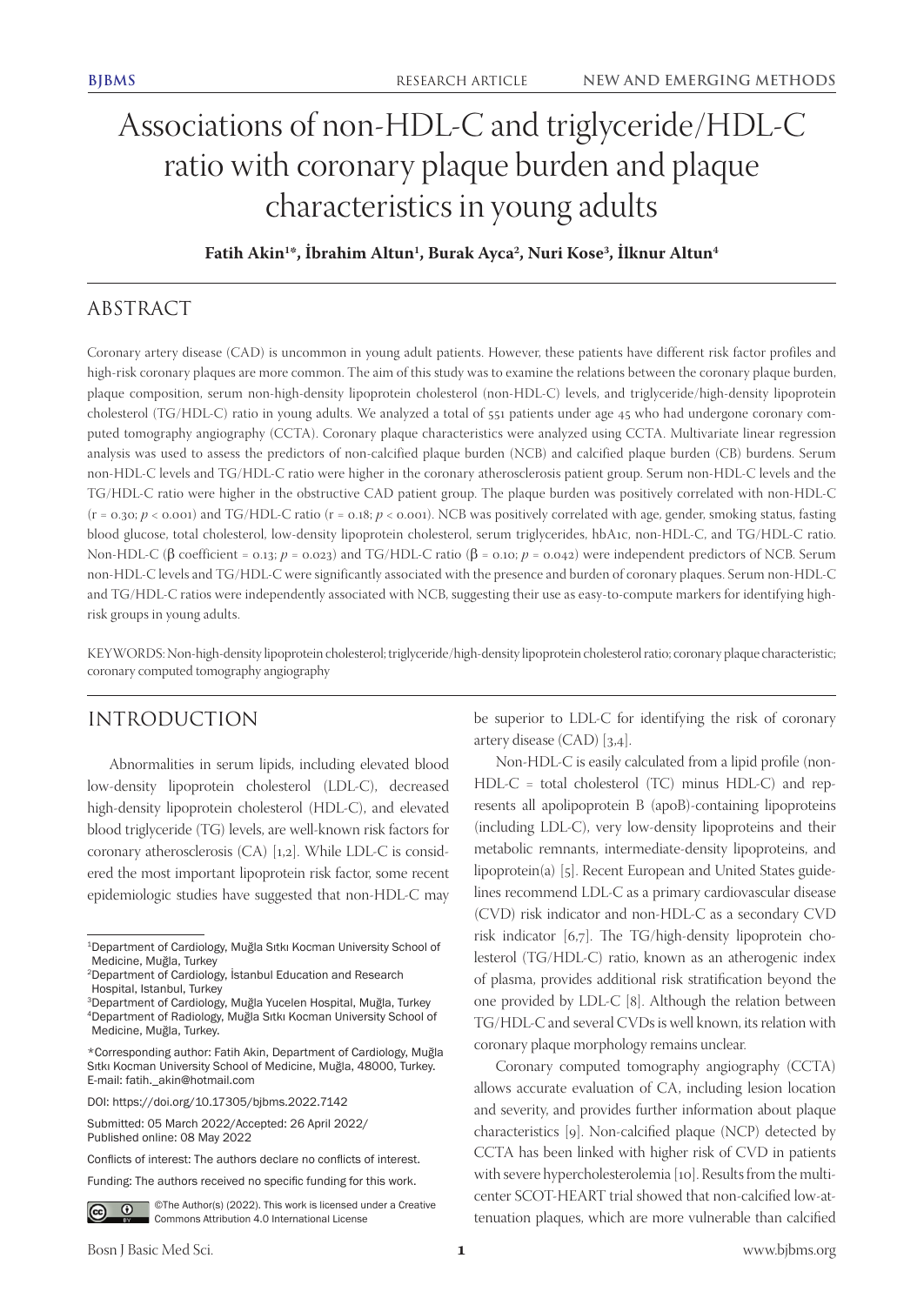plaques (CP), seen on CCTA might predict increased coronary events better [11]. Young adults display high-risk coronary plaque characteristics more frequently than is observed in older adults [12]. Although current guidelines recommend serum cholesterol monitoring in young adults, few patients were monitored for dyslipidemia in the early adulthood. Nevertheless, evaluation of lipid disorders in the early adulthood is important for implementation of effective management strategies, such as lifestyle modification or medications. The associations between coronary plaque characteristics, non-HDL-C levels, and TG/HDL-C ratios have also not been studied previously. The aim of the present study was therefore to determine the associations of non-HDL-C and the TG/ HDL-C ratio with the coronary plaque burden and characteristics detected by CCTA in adults young adults.

# MATERIALS AND METHODS

## Study population

Patients who underwent CCTA between March 2018 and January 2020 were considered for possible inclusion in the study. Patients admitted or referred to our cardiology polyclinics with chest pain or any symptoms related to stable CAD were included in the study. Other criteria included the evaluation of asymptomatic patients who had intermediate to high-risk scores, according to the Framingham risk assessment. Over 2000 CCTA examinations were performed annually in our center; however, our main inclusion criterion was to select patients younger than 45 years of age. A total of 258 consecutive patients with CAD and 293 patients with normal coronary arteries (control group) were included in the present study using the following exclusion criteria: Patients with the previous coronary artery bypass grafting, percutaneous transluminal coronary angioplasty, acute coronary syndrome (ACS), concomitant inflammatory diseases, or neoplastic diseases.

Patients taking lipid-lowering agents were also excluded from the study. CCTA was commonly employed due to clinical symptoms or for evaluation of asymptomatic patients who had intermediate to high Framingham risk scores. Hypertension was defined as antihypertensive drug use. The DM was defined as fasting blood glucose >126 mg/dL or being on treatment. The current smokers were defined as having a history of smoking within the past year. The study protocol was reviewed and approved by an Internal Ethical Review Board (reference number 200021).

## Image analysis

All scans were interpreted using the three-dimensional Syngo.via workstation (dual-source CT, Somatom Definition Flash, Siemens Healthcare, Erlangen, Germany) by a cardiologist and radiologist, both level 3 certified, who were blinded to the individual's clinical findings. The final CCTA diagnosis was determined by consensus interpretation. The identification of plaque and stenosis, as well as the amount of plaque per segment, was determined by the highly trained cardiologist and radiologist, as proposed by the modified American Heart Association classification [13].

The coronary artery calcium (CAC) score was measured with the Agatston method [14]. The Agatston score was computed as the integral (sum) of all Hounsfield values in a lesion multiplied by the voxel volume in mm3 . Plaques were defined as structures in the artery that was within  $1 \text{ mm}^2$  of the vessel lumen or directly adjacent and that could be clearly distinguished from the surrounding pericardial tissue and the vessel lumen. CP consisted of more than 50% calcified tissue (density C130 HU in native scans), mixed plaque (MP) contained <50% calcified tissue, and plaques lacking signs of calcification which were categorized as NCP [15].

Plaque burden, calcified plaque burden (CB), and non-calcified plaque burden (NCB) were measured by summing the number of coronary artery segments that possessed each respective plaque type. CA was defined as the presence of plaque during the CCTA examination. Non-obstructive coronary atherosclerosis (NOCA) was defined as the presence of <50% stenotic plaque during the CCTA examination. Obstructive CAD was defined as the presence of 50% or more stenotic plaque during the CCTA examination.

### Laboratory measurements

Venous blood was collected from all study subjects after an overnight fast (from 8:00 p.m. to 9:00 a.m.). Enzymatic colorimetric assays were used to measure TC and TG levels, and serum HDL-C was measured using a homogeneous enzymatic colorimetric test. The Friedenwald equation was used to calculate LDL-C levels when the TG level was ≤400 mg/dL. Serum non-HDL-C and TG/HDL-C ratio levels were calculated by subtracting the HDL-C level from the TC level and by dividing TG by the HDL-C value, respectively. An immunoturbidimetric method was used to determine the high-sensitivity C-reactive protein (hs-CRP) concentration [16]. Fasting plasma glucose, TG, TC, LDL-C, HDL-C, creatinine, and hemoglobin A1c (HbA1c) were determined using standardized methods.

#### Statistical analysis

All analyses were performed using SPSS 20.0 (released 2011, IBM statistics for Windows version 20, IBM Corp., Armonk, NY). Comparison of parametric values between the two groups was performed with an independent samples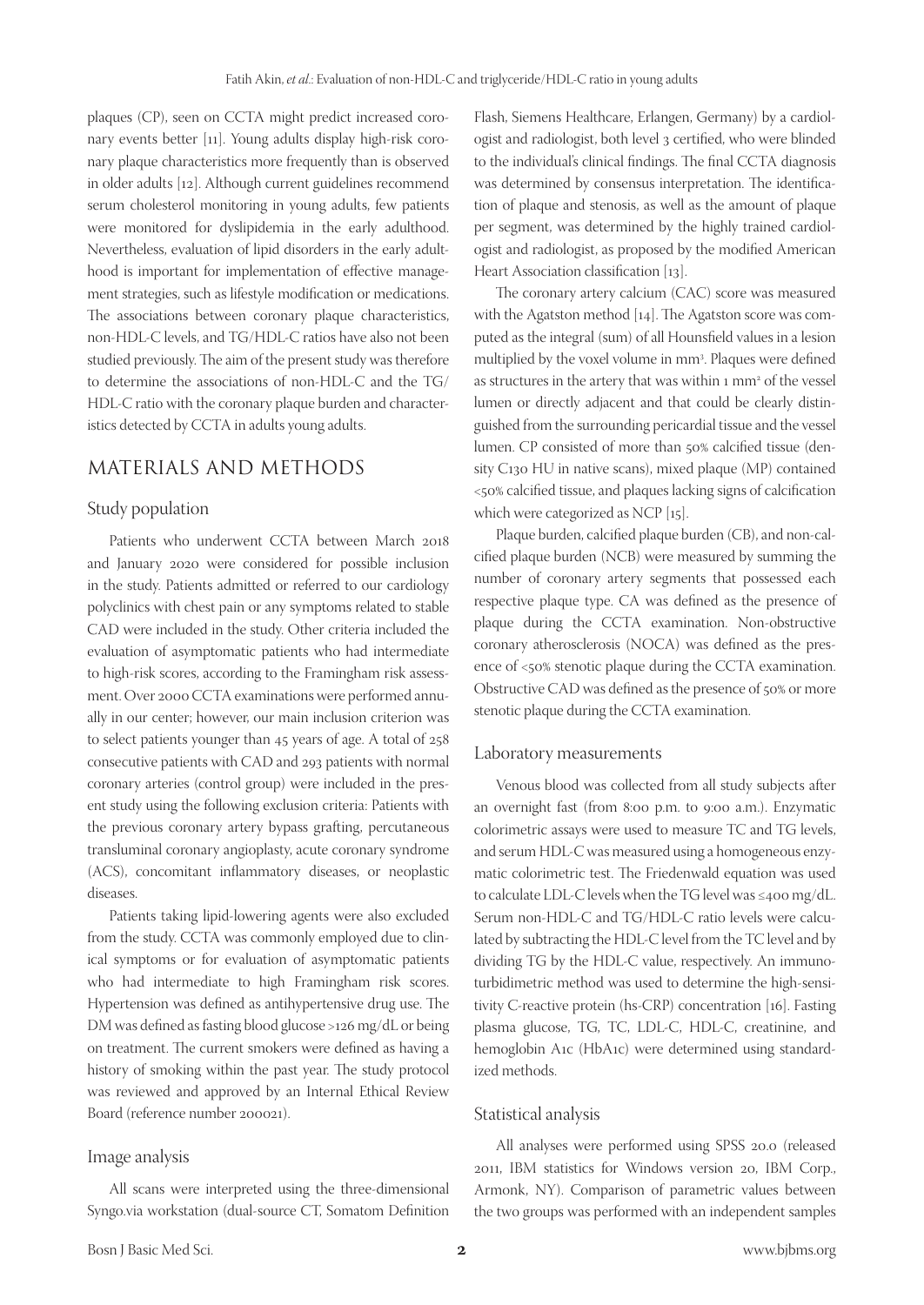t-test. Comparisons of nonparametric values between the two groups were performed with the Mann–Whitney U- test. Categorical variables were compared by the Chi-square test. The point-biserial correlation is commonly used to measure the strength and direction of the relationship that exists between one continuous variable and one binary variable. We used point-biserial correlation to test correlations between one continuous variable and one dichotomous variable [17].

Pearson correlation coefficient was computed to examine the association between two continuous variables. Linear regression analysis was used to assess the predictors of the CB and NCB. All variables associated with these parameters with a level of significance of <0.1 were included in the tested model including Framingham risk factors and emerging risk factors. Variables with  $p < 0.1$  determined by univariate analysis were included in the backward step-wise multivariate regression analysis model. A two-tailed *p* < 0.05 was considered statistically significant.

## **RESULTS**

#### Study population characteristics

The clinical and demographic properties of the study population are presented in Table 1. Patients with CA were older and had a higher prevalence of male gender, hypertension, diabetes mellitus, and tobacco use. Similarly, serum fasting blood

#### TABLE 1. Characteristics of the study population

|                                | Non-CA         | CA             |                  |
|--------------------------------|----------------|----------------|------------------|
|                                | $(n=293)$      | $(n=258)$      | $\boldsymbol{p}$ |
| Age, years                     | $39.2 \pm 5.5$ | $41.3 + 4.4$   | < 0.001          |
| Female gender, n (%)           | 152(51.8)      | 59 (22.8)      | < 0.001          |
| Hypertension, n (%)            | 40 (13.6)      | 57(22.1)       | 0.010            |
| Diabetes mellitus, n (%)       | 47(16)         | 78 (30.2)      | < 0.001          |
| Smoking, n (%)                 | 35 (11.9)      | 85 (32.9)      | < 0.001          |
| Hemoglobin, g/dL               | $14.7 + 7$     | $14.1 \pm 2$   | 0.34             |
| White blood cell, $10^3/\mu L$ | $8.1(6.6-9.4)$ | $8.5(6.6-9.3)$ | 0.58             |
| Creatinine, mg/dL              | $0.7 \pm 0.2$  | $0.8 + 0.2$    | 0.001            |
| Total cholesterol, mg/dL       | 188.8±50       | $209.5 \pm 46$ | < 0.001          |
| $LDL-C, mg/dL$                 | $115.3 \pm 30$ | $134.3{\pm}44$ | < 0.001          |
| HDL-C, mg/dL                   | $46.6 \pm 15$  | $39.5 \pm 11$  | < 0.001          |
| Triglycerides, mg/dL           | 151.1          | 208            | < 0.001          |
|                                | $(88-177)$     | $(109-259)$    |                  |
| Glucose, mg/dL                 | 104 (88-106)   | 116 (91-129)   | 0.002            |
| HbA1c, %                       | $5.4(5.3-6)$   | $6.4(5.6-6.7)$ | < 0.001          |
| Hs-CRP, mg/L                   | $2.2(1-3.1)$   | $2.3(1.2-2.3)$ | 0.55             |
| Non-HDL-C, mg/dL               | $142.1 \pm 48$ | $169.6 \pm 46$ | < 0.001          |
| TG/HDL-C ratio                 | $3.8 \pm 3.7$  | $5.9 + 4.6$    | < 0.001          |

CA was defined as the presence of plaque during the coronary computed tomography angiography examination. Non‑CA was defined as the absence of any plaque during the coronary computed tomography angiography examination. CA: Coronary atherosclerosis; HbA1c: Hemoglobin A1c; HDL-C: High-density lipoprotein cholesterol; hs-CRP: High-sensitivity C-reactive protein; LDL-C: low-density lipoprotein cholesterol; TG/HDL-C: triglyceride/high-density lipoprotein cholesterol. Data are presented as median and interquartile range, as mean±SD, or as number and percentage. *P*<0.05 was considered statistically significant.

glucose, TC, TG, LDL-C, and HbA1c levels were higher in the patients with CA than in patients without CA, whereas serum HDL-C was lower in the patients with CA. Both the serum non-HDL-C levels and the TG/HDL-C ratios were more elevated in the CA group of patients (169.6  $\pm$  46 mg/dL vs. 142.1  $\pm$ 48 mg/dL and 5.9 ± 4.6 vs. 3.8 ± 3.7, respectively; *p* < 0.001 for both). However, serum hemoglobin, white blood cell (WBC) counts, and hs-CRP were not significantly different.

#### Population characteristics of the CA subgroup

We divided the patients with CA into two subgroups according to their CA severity. Among the 258 participants, 70 patients had obstructive CAD (≥50% stenotic plaque) and 188 had NOCA (<50% stenotic plaque). Patients with obstructive CAD commonly had a history of hypertension and diabetes mellitus. Serum fasting blood glucose, TC, TG, LDL-C, HbA1c, WBC, and hs-CRP values were higher in the patients with obstructive CAD than with NOCA, whereas HDL-C and creatinine values were not significantly different. Both serum non-HDL-C levels and TG/HDL-C ratio were also more elevated in the patients with obstructive CAD than with NOCA  $(179.6 \pm 53 \text{ mg/dL vs. } 165.8 \pm 43 \text{ mg/dL and } 6.3 \pm 4.1 \text{ vs. } 5.7 \pm 4.8,$ respectively;  $p = 0.036$  vs.  $p = 0.045$ , respectively) (Figure 1). The CB, NCB, and Agatston score values were also higher in the patients with obstructive CAD than with NOCA (Table 2).

## Association between non-HDL-C levels and TG/ HDL-C and different parameters

The plaque burden was positively correlated with non-HDL-C ( $r = 0.30$ ;  $p \lt 0.001$ ), and TG/HDL-C ratio



FIGURE 1. Graph shows comparison of non-high-density lipoprotein cholesterol (non-HDL-C), triglyceride/high-density lipoprotein cholesterol (TG/HDL-C) ratio between non-coronary artery disease (CAD), non-obstructive coronary atherosclerosis (NOCA) and obstructive CAD groups in young adults. P <0.05 was considered statistically significant.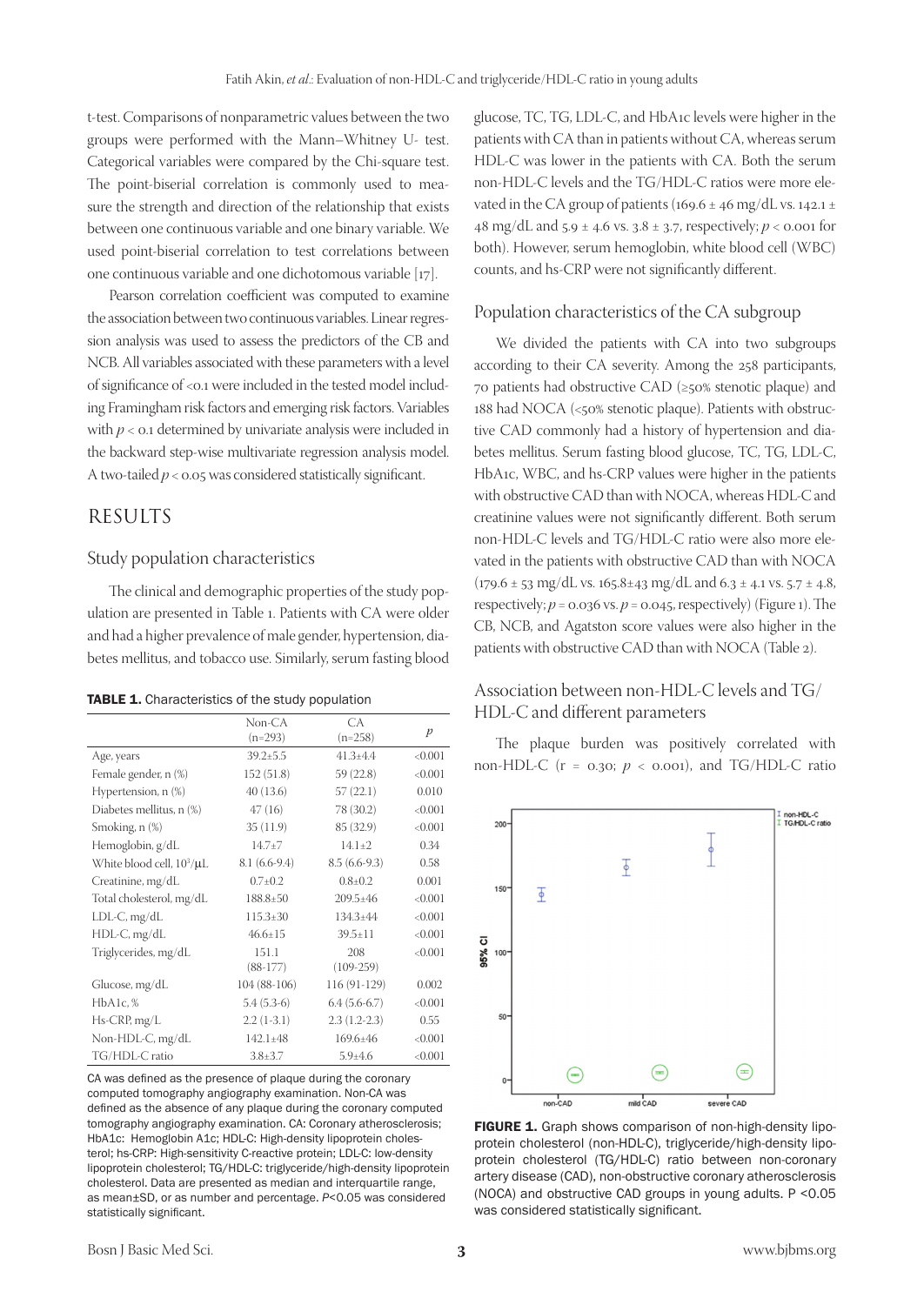$(r = 0.18; p < 0.001)$  (Figure 2A and B). The CB was positively correlated with age  $(r = 0.25; p < 0.001)$ , hypertension (β = 0.145; *p* = 0.003), TC (r = 0.20; *p* < 0.001), LDL-C (r = 0.18;  $p$  < 0.001), and non-HDL-C ( $r$  = 0.22;  $p$  < 0.001) and was negatively correlated with HDL-C ( $r = -0.11$ ;  $p = 0.022$ ). No association was detected with gender, serum creatinine, TG, WBC, or hs-CRP.

The NCB was positively correlated with age  $(r = 0.13$ ; *, gender (β = 0.120; <i>p* = 0.016), smoking status  $(\beta = 0.223; p < 0.001)$ , fasting blood glucose (r = 0.15;  $p = 0.005$ ), TC (r = 0.19; *p* < 0.001), LDL-C (r = 0.20; *p* < 0.001), serum TG  $(r = 0.15; p = 0.003)$ , HbA1c  $(r = 0.28; p < 0.001)$ , non-HDL-C  $(r = 0.24; p < 0.001)$ , and TG/HDL-C ratio  $(r = 0.18; p = 0.001)$ and was negatively correlated with HDL-C (r = −0.23;  $p <$  0.001) (Table 3). The significant relationship between the

TABLE 2. Characteristics of the population according to CAD severity

|                                       | <b>NOCA</b><br>$(n=188)$ | Obstructive<br>$CAD$ (n=70)  | $\boldsymbol{p}$ |
|---------------------------------------|--------------------------|------------------------------|------------------|
| Age, years                            | $41.2 \pm 5.1$           | $41.7 + 4.4$                 | 0.399            |
| Female gender, n (%)                  | 40(21.3)                 | 19(27.1)                     | 0.322            |
| Hypertension, n (%)                   | 49(26)                   | 8(11.4)                      | 0.017            |
| Diabetes mellitus, n (%)              | 50(26.6)                 | 28 (40)                      | 0.05             |
| Smoking, n (%)                        | 67(35.6)                 | 18 (25.7)                    | 0.140            |
| Hemoglobin, g/dL                      | $14.1 \pm 2$             | $14.3 \pm 2$                 | 0.610            |
| White blood cell, 10 <sup>3</sup> /µL | $7.6\pm2(6.7-8.2)$       | $11.7+9$<br>$(8.1 - 12.1)$   | 0.003            |
| Creatinine, mg/dL                     | $0.77 \pm 0.2$           | $0.82{\pm}0.2$               | 0.09             |
| Total cholesterol, mg/dL              | $205.7 \pm 42$           | $219.6 \pm 53$               | 0.031            |
| $LDL$ , mg/d $L$                      | $131 + 42$               | $143.3 + 49$                 | 0.05             |
| HDL, mg/dL                            | $39.5 \pm 10$            | $39.6 \pm 9$                 | 0.866            |
| Triglycerides, mg/dL                  | $200 \pm 137$            | $230 \pm 125$                | 0.015            |
|                                       | $(112-248)$              | $(131-278)$                  |                  |
| Glucose, mg/dL                        | $111\pm 39$              | $130+59$                     | 0.005            |
|                                       | $(85-137)$               | $(90-150)$                   |                  |
| HbA1c, %                              | $6.3 \pm 1.3$            | $6.8 \pm 1.6$                | 0.041            |
|                                       | $(5.2 - 7.3)$            | $(5.6 - 7.9)$                |                  |
| $Hs-CRP$ , mg/L                       | $1.9 \pm 1.7$ (1-2.3)    | $3.3 \pm 3.1$<br>$(1.6-3.4)$ | < 0.001          |
| Non-HDL-C, mg/dL                      | $165.8{\pm}43$           | $179.6 \pm 53$               | 0.036            |
| TG/HDL-C ratio                        | $5.7 \pm 4.8$            | $6.3 + 4.1$                  | 0.045            |
| CAC score, mean±SD                    | $10.2 \pm 27$            | $34.1 \pm 65$                | < 0.001          |
|                                       | $(0-233)$                | $(0-284)$                    |                  |
| Plaque burden, mean±SD                | $1.9 \pm 1.3$ (1-6)      | $2.8 \pm 1.5$ (2-8)          | < 0.001          |
| NCP burden, mean±SD                   | $1.1 \pm 1$ (0-5)        | $1.3 \pm 1.3$ (0-6)          | 0.045            |
| CP burden. mean±SD                    | $0.5\pm0.7$ (0-4)        | $1 \pm 1.1$ (0-5)            | < 0.001          |
| MP burden, mean±SD                    | $0.4\pm0.6$ (0-3)        | $0.5 \pm 0.7$ (0-3)          | 0.406            |

NOCA was defined as the presence of<50% stenotic plaque during the coronary computed tomography angiography. Obstructive CAD was defined as the presence of≥50 stenotic plaques during the coronary computed tomography angiography. Plaque, CP, MP, and NCP burdens were measured by summation of the number of coronary artery segments that possess each respective plaque type. CAC: Coronary artery calcium; CAD: Coronary artery disease; CP: Calcified plaque; HbA1c: Hemoglobin A1c; HDL-C: High-density lipoprotein cholesterol; hs-CRP: High-sensitivity C-reactive protein; LDL-C: Low-density lipoprotein cholesterol; MP: Mixed plaque; NOCA: Non-obstructive coronary atherosclerosis; NCP: Non-calcified plaque; TG/HDL-C: Triglyceride/high-density lipoprotein cholesterol. Data are presented as median and range, as mean±SD, or as number and percentage. *P*<0.05 was considered statistically significant. NCB and the serum non-HDL-C and TG/HDL-C ratio is shown in Figure 3A and B.

## Predictors of CP and NCP burden

To further analyze the independent contribution of non-HDL-C to the variance of CB and NCB, we used linear regression analysis based on traditional and non-traditional risk factors impacting on this variable. Age ( $\beta$  = 0.17; *p* = 0.001), hypertension (β = 0.11; *p* = 0.037), and non-HDL-C (β = 0.14;  $p = 0.011$ ) were independent indicators of CB. Smoking ( $\beta = 0.19$ ; *p* = 0.001), fasting blood glucose (β = 0.15; *p* = 0.002), and non-HDL-C ( $\beta$  = 0.12; *p* = 0.024) were independent predictors of the NCB (Table 4).

Associations of serum TG/HDL-C ratio and risk factors for CAD with CB and NCB are shown in Table 5. Age (β = 0.14; *p* < 0.001) and hypertension (β = 0.10; *p* = 0.038) were independent indicators of CB. Smoking ( $β = 0.19$ ; *p* < 0.001),

| <b>TABLE 3.</b> Correlations between CB and NCB and different |  |  |
|---------------------------------------------------------------|--|--|
| variables evaluated in the study                              |  |  |

|                          | CB                         |                  | <b>NCB</b>                 |                  |
|--------------------------|----------------------------|------------------|----------------------------|------------------|
|                          | Correlation<br>coefficient | $\boldsymbol{p}$ | Correlation<br>coefficient | $\boldsymbol{p}$ |
| Age, years               | 0.25                       | <0.001           | 0.13                       | 0.006            |
| Gender                   | 0.05                       | 0.30             | 0.12                       | 0.016            |
| Hypertension             | 0.15                       | 0.003            | 0.09                       | 0.14             |
| Smoking                  | 0.09                       | 0.08             | 0.23                       | < 0.001          |
| Creatinine, mg/dL        | 0.02                       | 0.57             | 0.02                       | 0.57             |
| Glucose, mg/dL           | 0.04                       | 0.42             | 0.15                       | 0.005            |
| Total cholesterol, mg/dL | 0.20                       | < 0.001          | 0.19                       | < 0.001          |
| $LDL-C, mg/dL$           | 0.18                       | < 0.001          | 0.20                       | < 0.001          |
| $HDL-C$ , mg/dL          | $-0.11$                    | 0.022            | $-0.23$                    | < 0.001          |
| Triglycerides, mg/dL     | 0.01                       | 0.81             | 0.15                       | 0.003            |
| HbA1c.%                  | 0.08                       | 0.22             | 0.28                       | < 0.001          |
| $Hs-CRP$ , mg/L          | 0.05                       | 0.41             | 0.04                       | 0.55             |
| Non-HDL-C, mg/dL         | 0.22                       | < 0.001          | 0.24                       | < 0.001          |
| TG/HDL-C ratio           | $-0.01$                    | 0.90             | 0.18                       | 0.001            |

Calcified plaque (CP) was made up of more than 50% calcified tissue. Non-calcified plaque (NCP) was defined as plaque lacking signs of calcification. CB: CP burden; HbA1c: Hemoglobin A1c; HDL-C: High-density lipoprotein cholesterol; hs-CRP: High-sensitivity C‑reactive protein; LDL‑C: Low‑density lipoprotein cholesterol; NCB: NCP burden; TG/HDL-C: Triglyceride/high-density lipoprotein cholesterol.

| <b>TABLE 4.</b> Associations of serum non-HDL-C and risk factors for |  |  |
|----------------------------------------------------------------------|--|--|
| CAD with CB and NCB                                                  |  |  |

|                  | CВ   |       | NCB  |       |
|------------------|------|-------|------|-------|
|                  | В    |       |      |       |
| Age, years       | 0.17 | 0.001 | 0.05 | 0.334 |
| Gender           | 0.04 | 0.456 | 0.04 | 0.392 |
| Hypertension     | 0.11 | 0.037 | 0.04 | 0.426 |
| Smoking          | 0.01 | 0.814 | 0.19 | 0.001 |
| Glucose, mg/dL   | 0.01 | 0.717 | 0.15 | 0.002 |
| Non-HDL-C, mg/dL | 0.14 | 0.011 | 0.12 | 0.024 |

CB: Calcified plaque burden; HDL-C: High-density lipoprotein cholesterol; NCB: Non‑calcified plaque burden. *P*<0.05 was considered statistically significant.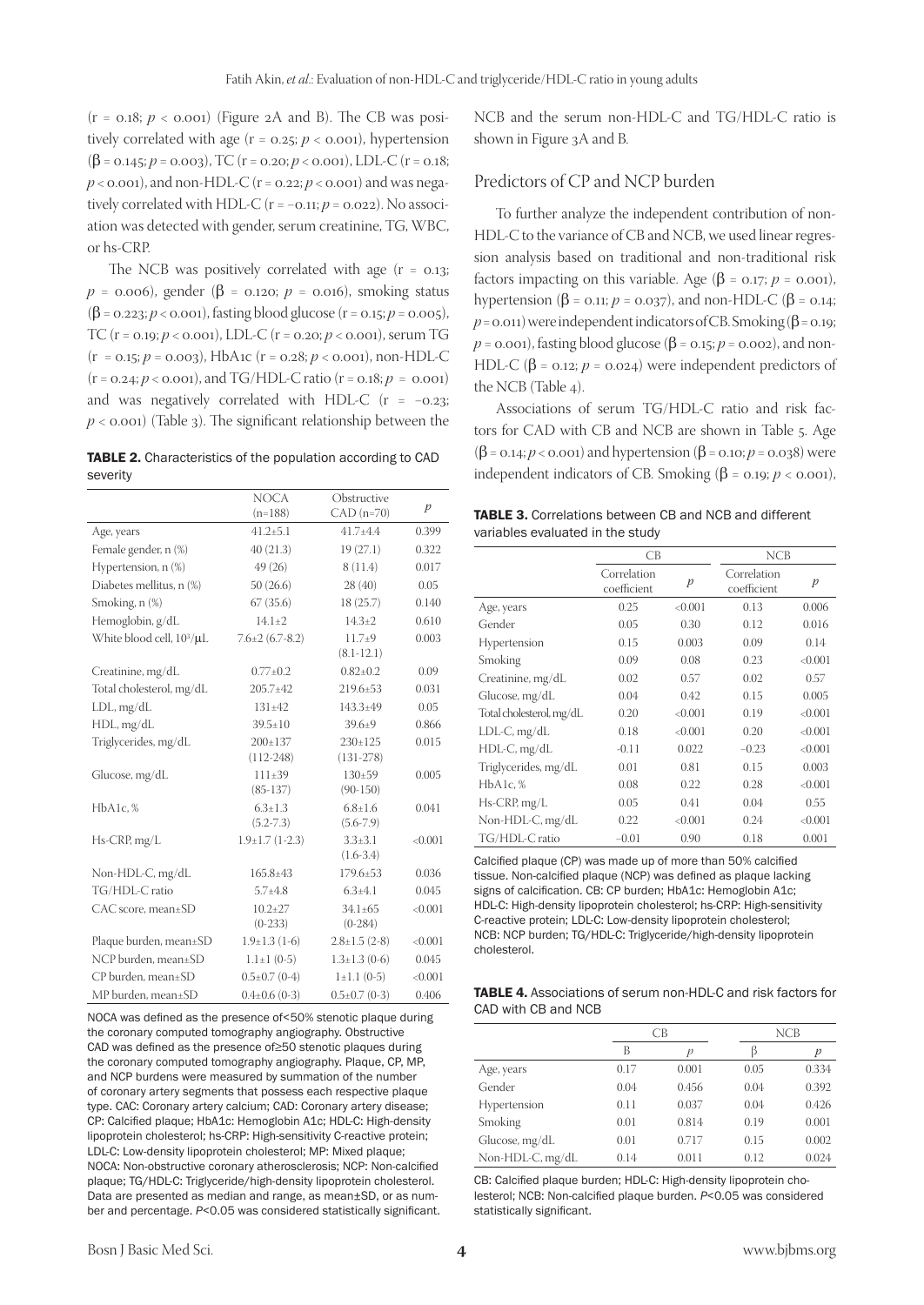

FIGURE 2. Graphs show significant correlations between the plaque burden and (A) non-high-density lipoprotein cholesterol (non-HDL-C); and (B) triglyceride/high-density lipoprotein cholesterol (TG/HDL-C) ratio in young adults. p < 0.05 was considered statistically significant.



FIGURE 3. Graphs show significant correlations between non-calcified plaque (NCP) burden and (A) non-high-density lipoprotein cholesterol (non-HDL-C); (B) triglyceride/high-density lipoprotein cholesterol (TG/HDL-C) ratio in young adults. p < 0.05 was considered statistically significant.

TABLE 5. Associations of Serum TG/HDL-C ratio and risk factors for CAD with CB and NCB

|                |         | CB     |      | NCB     |  |
|----------------|---------|--------|------|---------|--|
|                | ß       |        |      | р       |  |
| Age, years     | 0.24    | <0.001 | 0.69 | 0.181   |  |
| Gender         | 0.07    | 0.152  | 0.36 | 0.492   |  |
| Hypertension   | 0.10    | 0.038  | 0.36 | 0.492   |  |
| Smoking        | 0.03    | 0.514  | 0.21 | < 0.001 |  |
| Glucose, mg/dL | 0.04    | 0.368  | 0.14 | 0.004   |  |
| TG/HDL-C ratio | $-0.09$ | 0.178  | 0.10 | 0.042   |  |

CB: Calcified plaque burden; NCB: Non‑calcified plaque burden; TG/ HDL-C: Triglyceride/high-density lipoprotein cholesterol. *P<0.05* was considered statistically significant.

fasting blood glucose ( $\beta$  = 0.14; *p* = 0.004), and TG/HDL-C ratio (β = 0.10; *p* = 0.042) were independent predictors of the NCB.

## DISCUSSION

In our study, we found that serum non-HDL-C and the TG/HDL-C ratio were significantly higher in patients with CA than without CA, as detected by CCTA. Serum non-HDL-C and the TG/HDL-C ratio were also significantly associated with coronary plaque burden. Serum non-HDL-C and TG/HDL-C ratio were significantly associated with the NCB detected by CCTA in adults younger than 45 years.

NCB detected by CCTA was linked to large plaque lipid cores and may predict future ACS [18]. Consistent with our findings, Nakazato et al. [19] found a significant association between non-HDL C but not LDL-C and the NCB detected by CCTA. Our study confirms their findings and extends them to adults younger than age 45. Consistently, the results of cardiac studies have shown a significant relation between apoB in young adults (mean age: 25 years) and midlife CAC (mean age: 50 years), suggesting that apoB may independently predict future CAD in young adults [20]. Another report indicated that non-HDL-C ahead of LDL-C may predict the severity of CAD detected by coronary angiography [21]. However, Kurmus et al. [22] found no significant association between non-HDL-C and CAD severity detected by coronary angiography.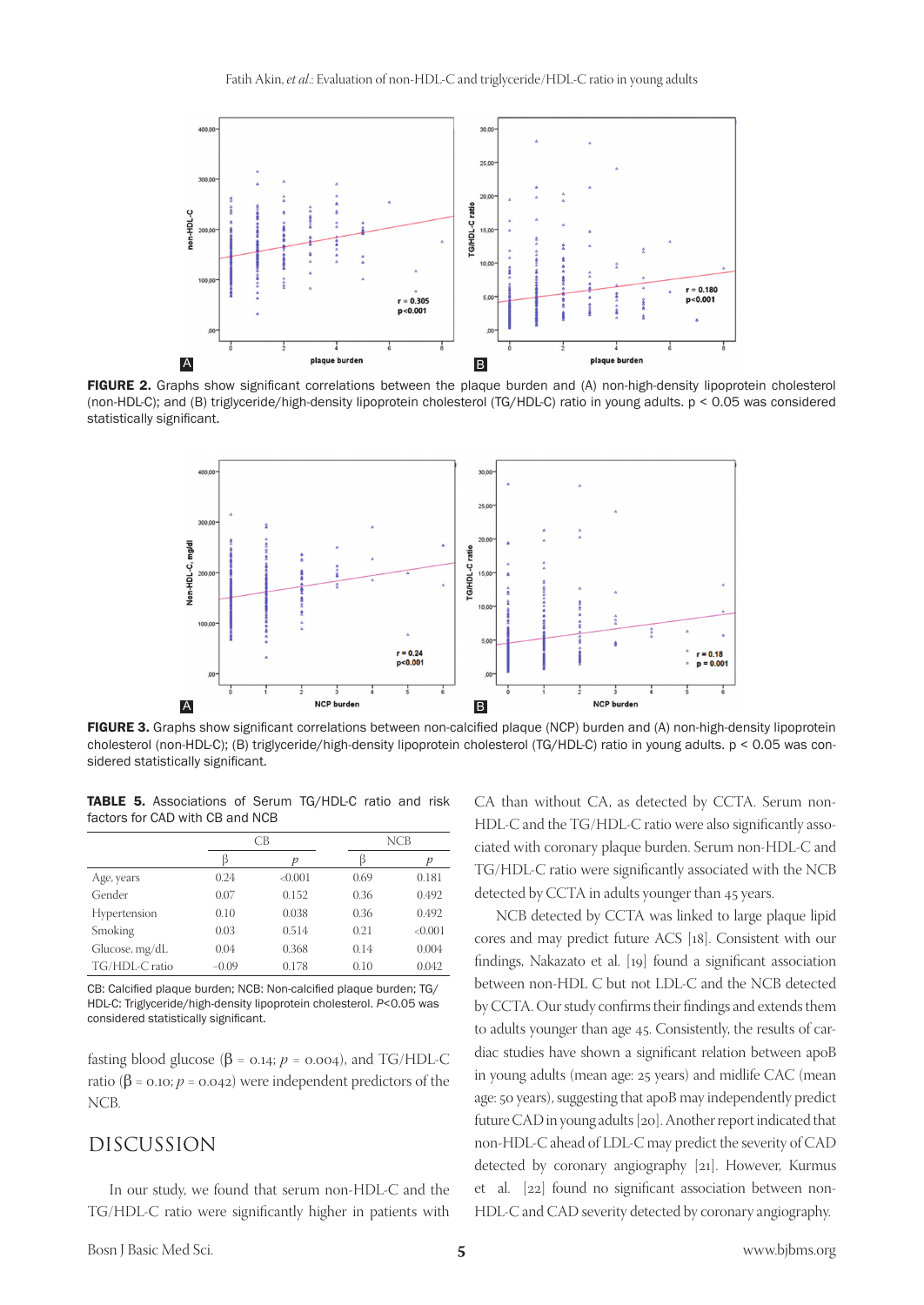A direct link exists between the number of apoB-containing lipoproteins and the level of non-HDL-C. ApoBcarrying lipoproteins affect the atherosclerotic process by accumulating within the arterial wall [23,24]. Non-HDL-C is also correlated with the LDL-particle number, which may predict future CVD better than LDL [25,26]. Results from the Multinational Cardiovascular (CV) Risk Consortium suggest that non-HDL-C may predict longterm CV risk [27]. In this study, patients younger than 45 years showed the strongest HRs for the relation between nonHDL-C and long-term CV events, whereas a weaker association was found for non-HDL-C with the incidence of CVD during long-term follow-up in older individuals (>60 years). Most adults with increased nonHDL-C blood concentrations in the early adulthood continue to have high lifetime non-HDL-C and a higher risk of CAD. Non-HDL-C levels in young adults are generally stable over their life course; therefore, early detection of cholesterol abnormalities, earlier lifestyle changes, and further follow-up is important for reducing their long-term risk of CVD [28].

Recent studies comparing the predictive value of LDL-C versus non-HDL-C have suggested that non-HDL-C may have more predictive ability than LDL-C for future CV events [3,29]. Therefore, in addition to reducing the LDL-C levels, lowering non-HDL-C and TG may further reduce the risk of CA, especially early in life. In line with this assumption, our study suggests that earlier lifestyle changes and lipid-lowering pharmacologic interventions may yield greater clinical benefits than are achievable with later lifestyle and pharmacologic interventions.

Decreased lipoprotein lipase activity and increased levels of serum small dense LDL-particle are associated with lower HDL-C levels and higher TG levels [30]. Thus, the TG/HDL-C ratio may represent an easy-to-measure statistic for screening for TG metabolism abnormalities. TG/HDL-C ratio as a combination of two dyslipidemia parameters have been found to be positively correlated with insulin resistance [31]. In line with this assumption, emerging data are linking TG/HDL-C ratio to diabetes and metabolic syndrome [32,33]. Furthermore, the previous studies demonstrated that TG/HDL-C ratio may be a predictor of CV death, and all-cause mortality [34]. TG/ HDL-C ratio has been found to be associated with increased risk of major CV adverse events in women with NOCA [35]. Furthermore, it was reported that TG/HDL-C ratio may predict development of future CVD in healthy non-diabetic middle-aged men [36].

The TG/HDL-C ratio was previously identified as a possible predictor of the development of future CVD in healthy non-diabetic middle-aged men [36]. Dogan et al. [37] also investigated the association between the TG/HDL-C ratio and the risk of acute myocardial infarction (AMI) in the

early adulthood. In their study, the TG/HDL-C ratio was significantly higher in younger AMI patients, whereas LDL-C levels were similar in both younger and older patients. Their study findings suggested that the TG/HDL-C ratio may have a greater predictive ability than LDL-C for future AMI and that the predictive ability of the TG/HDL-C ratio may differ with age. A recent study by Chen and Dai [38] showed a significant association between TG/HDL-C ratio and arterial stiffness detected by brachial-ankle pulse wave velocity in Japanese population. In our study, the TG/HDL-C ratio was an independent predictor of the NCB. In our study, the hs CRP level did not differ between the CA and non-CA groups, but it was quite different between the "NOCA" and "obstructive" CAD groups. Young population of our study and exclusion of patients with ACS could be the reasons for the lack of an association between the hs-CRP and CA groups.

Our study included only individuals under 45 years of age from Turkey; therefore, the generalizability of our findings to other ages and regions is unknown. We also excluded patients taking lipid-lowering therapy; therefore, the therapeutic effect of lipid-lowering therapy was not investigated in our study. We also did not measure lipoprotein subfractions (including apolipoprotein A and apoB levels), and measurement of these lipoprotein subfractions could provide additional information about the underlying mechanisms. Information on body mass index before the CCTA examination was not available for some of our patients; therefore, we could not include body mass index in our analysis. Nevertheless, this is the first study that demonstrates an association between coronary plaque composition, serum non-HDL-C, and the TG/HDL-C ratio in young adults and utilizes CCTA with an adequate detection of coronary vessels and plaque morphology analyzed by a level 3 certified cardiologist and a level 3 certified radiologist. While previous studies have used arterial stiffness and the Agatston score to define subclinical atherosclerosis, we used CCTA with a sufficient number of patients.

# CONCLUSION

The non-HDL-C level and the TG/HDL-C ratio were significantly associated with the presence and burden of coronary plaques. Both the serum non-HDL-C level and the TG/ HDL-C ratio were also correlated with the NCP morphology. Furthermore, non-HDL-C and TG/HDL-C ratio were independent predictors of the NCB and could be used as inexpensive and easy-to-measure statistics for determination of high-risk coronary plaques in young adults. Future studies investigating the association of non-HDL-C and TG/HDL-C with CV morbidity and mortality are needed.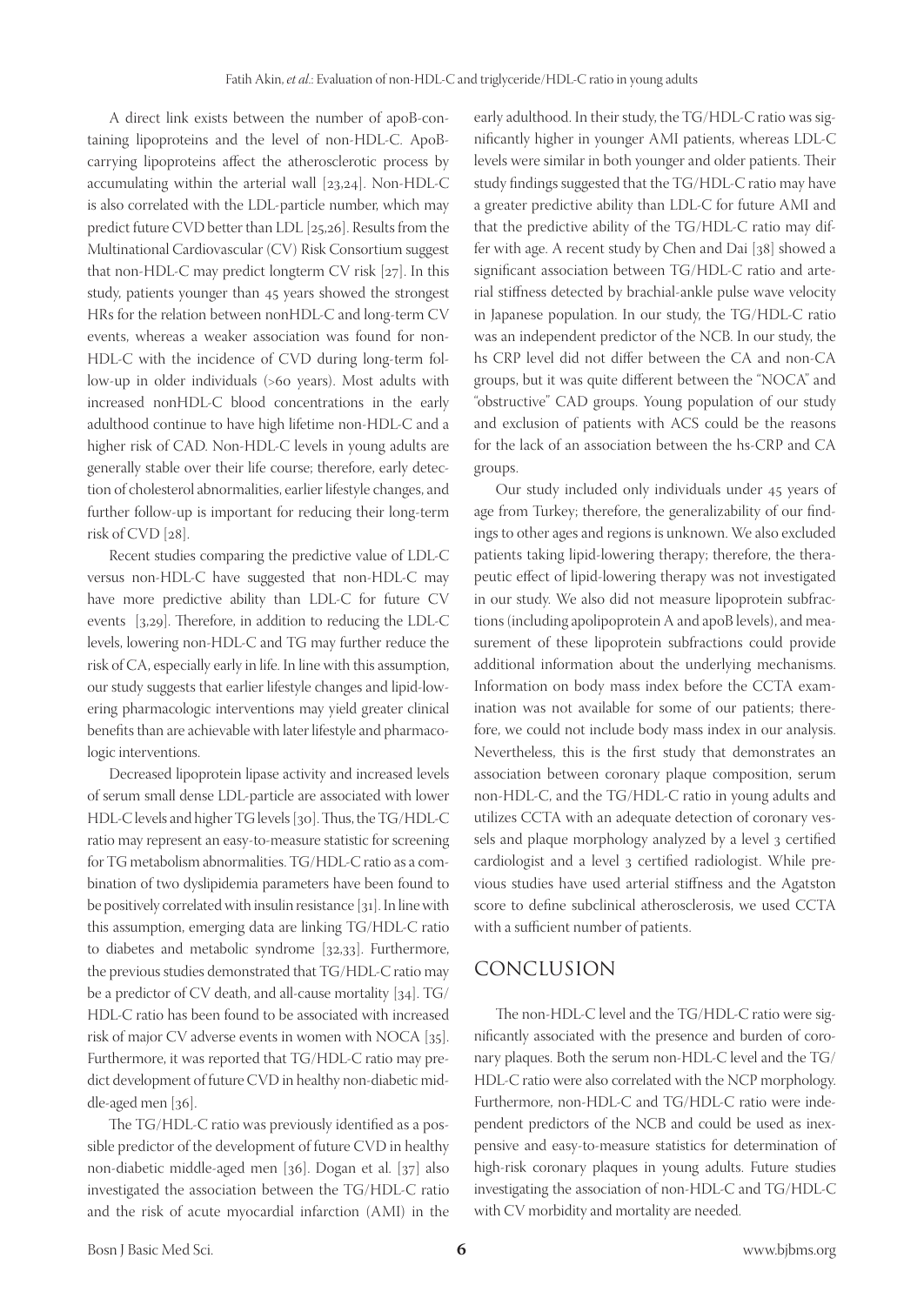# REFERENCES

- [1] Klag MJ, Ford DE, Mead LA, He J, Whelton PK, Liang KY, et al. Serum cholesterol in young men and subsequent cardiovascular disease. N Engl J Med 1993;328(5):313-18. https://doi.org/10.1056/nejm199302043280504
- [2] Anderson KM, Castelli WP, Levy D. Cholesterol and mortality. 30 years of follow-up from the Framingham study. JAMA 1987;257(16):2176-80. https://doi.org/10.1001/jama.1987.03390160062027
- [3] Carbayo Herencia JA, Rueda MS, Bru AP, Escribano FM, Garcia IP, Rodenas LM, et al. Evaluation of non-HDL cholesterol as a predictor of non-fatal cardiovascular events in a prospective population cohort. Clin Investig Arterioscler 2018;30(2):64-71. https://doi.org/10.1016/j.artere.2017.10.003
- [4] Nishizawa Y, Shoji T, Kakiya R, Tsujimoto Y, Tabata T, Ishimura E, et al. Non-high-density lipoprotein cholesterol (non-HDL-C) as a predictor of cardiovascular mortality in patients with end-stage renal disease. Kidney Int Suppl 2003;84:S117-20. https://doi.org/10.1046/j.1523-1755.63.s84.30.x
- [5] Verbeek R, Hovingh GK, Boekholdt SM. Non-high-density lipoprotein cholesterol: current status as cardiovascular marker. Curr Opin Lipidol 2015;26:502-10.
- https://doi.org/10.1097/mol.0000000000000237
- [6] Mach F, Baigent C, Catapano AL, Koskinas KC, Casula M, Badimon L, et al. 2019 ESC/EAS Guidelines for the management of dyslipidaemias: Lipid modification to reduce cardiovascular risk. Eur Heart J 2020;41(1):111-88.
	- https://doi.org/10.1093/eurheartj/ehz826
- [7] Grundy SM, Stone NJ, Bailey AL, Beam C, Birtcher KK, Blumenthal RS, et al. 2018 AHA/ACC/AACVPR/AAPA/ABC/ ACPM/ADA/AGS/APhA/ASPC/NLA/PCNA Guideline on the management of blood cholesterol: A report of the American College of Cardiology/American Heart Association Task Force on clinical practice guidelines. Circulation 2019;139(25):e1082-143. https://doi.org/10.1161/cir.0000000000000698
- [8] Elshazly MB, Quispe R, Michos ED, Sniderman AD, Toth PP, Banach M, et al. Patient-level discordance in population percentiles of the total cholesterol to high-density lipoprotein cholesterol ratio in comparison with low-density lipoprotein cholesterol and nonhigh-density lipoprotein cholesterol: The very large database of lipids study (VLDL-2B). Circulation 2015;132(8):667-76. https://doi.org/10.1161/circulationaha.115.016163
- [9] Thomsen C, Abdulla J. Characteristics of high-risk coronary plaques identified by computed tomographic angiography and associated prognosis: A systematic review and meta-analysis. Eur Heart J Cardiovasc Imaging 2016;17(2):120-9. https://doi.org/10.1093/ehjci/jev325
- [10] Mortensen MB, Caínzos-Achirica M, Steffensen FH, Bøtker HE, Jensen JM, Sand NP, et al. Association of coronary plaque with low-density lipoprotein cholesterol levels and rates of cardiovascular disease events among symptomatic adults. JAMA Netw Open 2022;5(2):e2148139.

https://doi.org/10.1161/circulationaha.120.047361

- [11] Williams MC, Kwiecinski J, Doris M, McElhinney P, D'Souza MS, Cadet S, et al. Low-attenuation noncalcified plaque on coronary computed tomography angiography predicts myocardial infarction: Results from the multicenter SCOT-HEART trial (Scottish computed tomography of the HEART). Circulation 2020;141(18):1452-62.
- [12] Chaudhary R, Chauhan A, Singhal M, Bagga S. Risk factor profiling and study of atherosclerotic coronary plaque burden and morphology with coronary computed tomography angiography in coronary artery disease among young Indians. Int J Cardiol 2017;240:452-7. https://doi.org/10.1016/j.ijcard.2017.04.090
- [13] Austen WG, Edwards JE, Frye RL, Gensini GG, Gott VL, Griffith LS, et al. A reporting system on patients evaluated for coronary artery disease. Report of the Ad Hoc committee for grading of coronary artery disease, council on cardio-vascular surgery, American Heart

Association. Circulation 1975;51(Suppl 4):5-40. https://doi.org/10.1161/01.cir.51.4.5

- [14] Agatston AS, Janowitz WR, Hildner FJ, Zusmer NR, Viamonte JM, Detrano R. Quantification of coronary artery calcium using ultrafast computed tomography. J Am Coll Cardiol 1990;15(4):827-32. [https://doi.org/10.1016/0735-1097\(90\)90282-t](https://doi.org/10.1016/0735-1097(90)90282-t)
- [15] Leber AW, Becker A, Knez A, von Ziegler F, Sirol M, Nikolaou K, et al. Accuracy of 64-slice computed to-mography to classify and quantify plaque volumes in the proximal coronary system: A comparative study using intravascular ultrasound. J Am Coll Cardiol 2006;47(3):672-7.

https://doi.org/10.1016/j.jacc.2005.10.058

- [16] Dupuy AM, Badiou S, Descomps B, Cristol JP. Immunoturbidimetric determination of C-reactive protein (CRP) and high-sensitivity CRP on heparin plasma. Comparison with serum determination. Clin Chem Lab Med 2003;41(7):948-9. https://doi.org/10.1515/cclm.2003.144
- [17] Bonett DG. Point-biserial correlation: Interval estimation, hypothesis testing, meta-analysis, and sample size determination. Br J Math Stat Psychol 2020;73(Suppl 1):113-44. https://doi.org/10.1111/bmsp.12189
- [18] Matsumoto H, Watanabe S, Kyo E, Tsuji T, Ando Y, Otaki Y, et al. Standardized volumetric plaque quantification and characterization from coronary CT angiography: A head-to-head comparison with invasive intravascular ultrasound. Eur Radiol 2019;29(11):6129-39. https://doi.org/10.1007/s00330-019-06219-3
- [19] Nakazato R, Gransar H, Berman DS, Cheng VY, Lin FY, Achenbach S, et al. Relationship of low- and high-density lipoproteins to coronary artery plaque composition by CT angiography. J Cardiovasc Comput Tomogr 2013;7(2):83-90. https://doi.org/10.1016/j.jcct.2013.01.008
- [20] Wilkins JT, Li RC, Sniderman A, Chan C, Lloyd-Jones DM. Discordance between apolipoprotein B and LDL-cholesterol in young adults predicts coronary artery calcification: The CARDIA study. J Am Coll Cardiol 2016;67(2):193-201. https://doi.org/10.1016/j.jacc.2015.10.055
- [21] Zhang Y, Wu NQ, Li S, Zhu CG, Guo YL, Qing P, et al. Non-HDL-C is a better predictor for the severity of coronary atherosclerosis compared with LDL-C. Heart Lung Circ 2016;25(10):975-81. https://doi.org/10.1016/j.hlc.2016.04.025
- [22] Kurmus O, Erkan AF, Ekici B, Aslan T, Eren M. Discordance of low-density lipoprotein cholesterol and non-high-density lipoprotein cholesterol and coronary artery disease severity. Arq Bras Cardiol 2020;114(3):469-75. https://doi.org/10.1016/j.atherosclerosis.2019.06.544
- [23] Sniderman AD, Islam S, Yusuf S, McQueen MJ. Discordance analysis of apolipoprotein B and non-high density lipoprotein cholesterol as markers of cardiovascular risk in the INTERHEART study. Atherosclerosis 2012;225(2):444-9. https://doi.org/10.1016/j.atherosclerosis.2012.08.039
- [24] Sniderman AD, Islam S, Yusuf S, McQueen MJ. Is the superiority of apoB over non-HDL-C as a marker of cardiovascular risk in the INTERHEART study due to confounding by related variables? J Clin Lipidol 2013;7(6):626-31.
- https://doi.org/10.1016/j.jacl.2013.08.004 [25] Sniderman A, McQueen M, Contois J, Williams K, Furberg CD.
- Why is non-high-density lipoprotein cholesterol a better marker of the risk of vascular disease than low-density lipoprotein cholesterol? J Clin Lipidol 2010;4(3):152-5. https://doi.org/10.1016/j.jacl.2010.03.005
- [26] Otvos JD, Mora S, Shalaurova I, Greenland P, Mackey RH, Goff DC Jr. Clinical implications of discordance between low-density lipoprotein cholesterol and particle number. J Clin Lipidol 2011;5(2):105-13.

https://doi.org/10.1016/j.jacl.2011.02.001

- [27] Brunner FJ, Waldeyer C, Ojeda F, Salomaa V, Kee F, Sans S, et al. Application of non-HDL cholesterol for population-based cardiovascular risk stratification: Results from the multinational cardiovascular risk consortium. Lancet 2019;394(10215):2173-83.
- [28] Pencina KM, Thanassoulis G, Wilkins JT, Vasan RS, Navar AM,